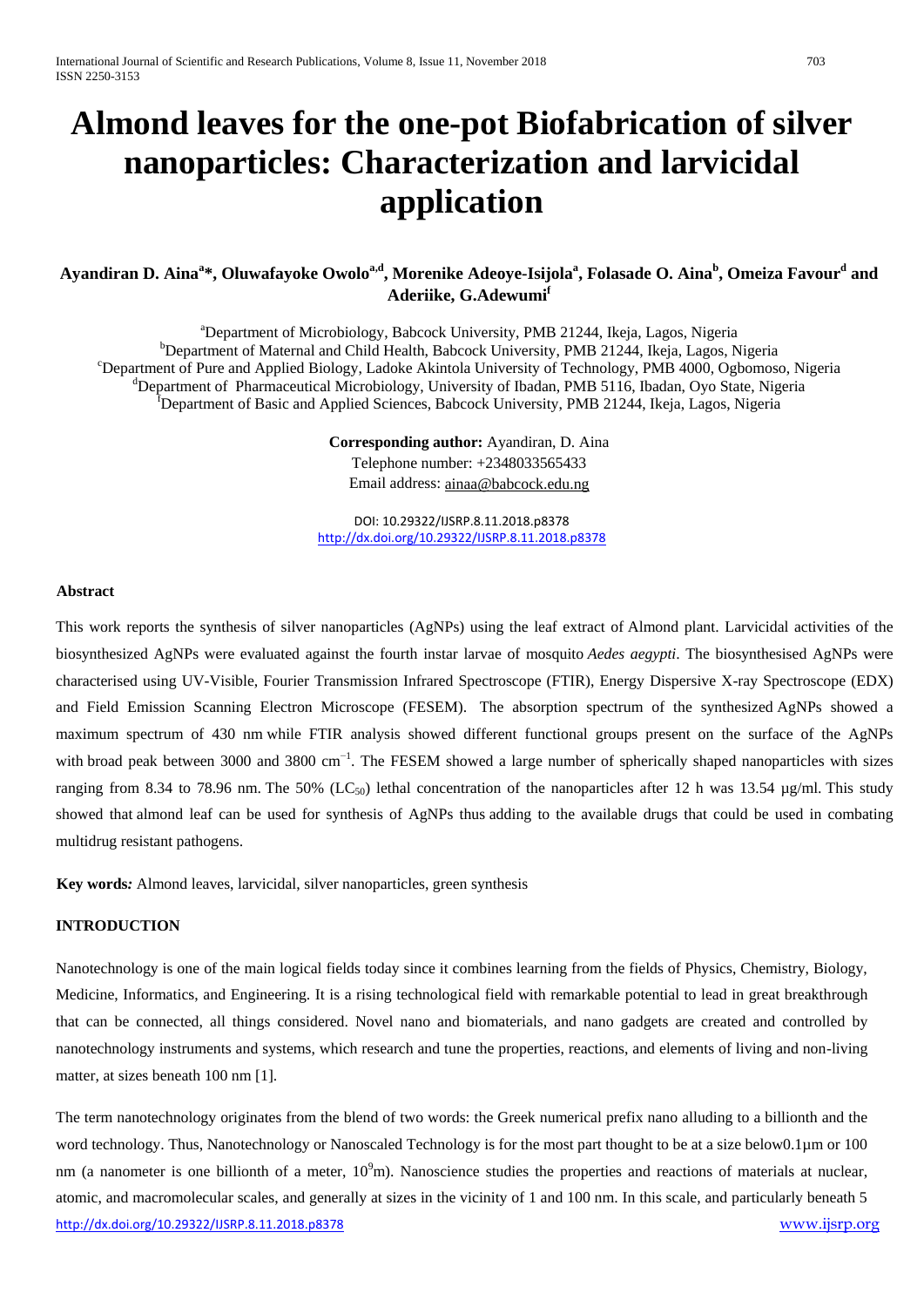nm, the properties of matter vary essentially (i.e., quantum-scale impacts assume a critical part) from that at a greater particulate scale. Nanotechnology is then the plan, the control, the building, the generation and application of structures, gadgets and frameworks of about or less than 100 nm [2-3].

Nanoparticles have been reported as having various medicinal applications. Studies such as Nasrollahi *et al*. [4] have shown the antifungal activities of silver nanoparticle. In another recent paper, Adelere *et al*. [5] reported the antimicrobial activity of a green synthesized nanoparticle. In addition, nanoparticles have been reported to have anti-inflammatory [6], antiangiogenesis [7], antiviral [8] and antiplatelet activity [9]. Plant extracts have recently been used for nanoparticles green synthesis since they are rich in bioactive compounds [5, 10-12] and hence this study was also aimed at the synthesis and application of nanoparticles gotten from plant extract.

The leaf of the almond plant is a potential wellspring of bioactives; it is intriguing to assess the viability of the aqueous extraction from almond leaves (frequently disposed of as an agrowaste) towards the biogenic synthesis of silver nanoparticle. Almond (*Prunus dulcis* L.), a specie of Prunus, belongs to the subfamily Prunoideae of the family Rosaceae. Nutritiously and therapeutically, almond has been accounted for to be a valuable food item [13-14].

As a result of lacking information from works on the effect of *P. dulcis* on larvicidal activity and in addition to the very little utilization of this plant in the synthesis of nanoparticles, the principal aim of this investigation is, hence, to use the aqueous extract of the plant leaves for synthesis of silver NPs and to assess the in vitro larvicidal activity of the biosynthesized silver nanoparticle.

## **MATERIAL AND METHODS**

#### **Sample collection**

Fresh *Prunus dulcis* leaves were collected from the local area of the University campus. It was washed thoroughly with distilled water several times to remove dust and dried under shade ( $30^{\circ}C \pm 2^{\circ}C$ ) for 5 days. The dried leaves were cut into small pieces, and blended into powder. The powdered samples were kept in air tight containers at room temperature for further use.

#### **Collection and Identification of Mosquito Larva**

The mosquito larvae were gotten from a stagnant drainage on the University campus and were kept in a closed container for safety precautions in case of the fast emergence of the larvae into an adult mosquito. The target mosquito larva in this study was the fourth instar larva of dengue carrying mosquito *Aedes aegypti*. Identified *Aedes aegypti* mosquito larvae (Identification was done by a medical entomologist) were separated from the other mosquito species and were placed in a water- filled plastic moulder.

#### **Preparation of extract**

One gram of the milled leaves of *Prunus dulcis* was weighed and suspended in 100ml of distilled water. The extract was obtained by heating in water bath at 60°c for 1 hour. The extract was filtered using Whatman No. 1 filter paper and then centrifuged at 4000RPM for 20minutes. The supernatants were collected and used without further purification [15]

## **Synthesis of Silver nanoparticles**

1mM aqueous solution of silver nitrate was prepared for synthesis of silver nanoparticles. Approximately 1 ml of the extract was added to a reaction vessel containing 40ml of a 1mM silver nitrate  $(AgNO<sub>3</sub>)$  solution to reduce the amount of silver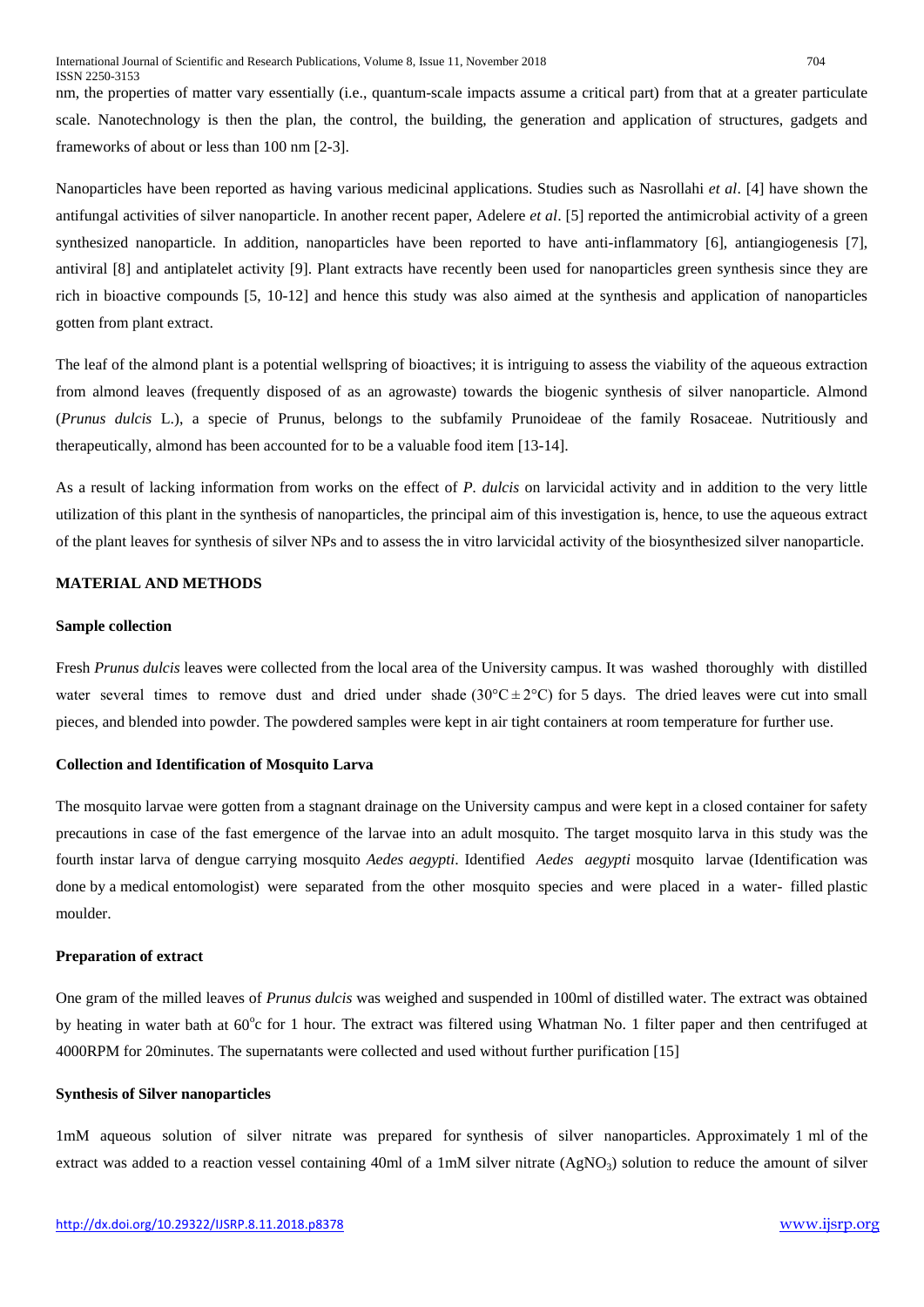ions. The reaction was carried out under static condition at room temperature  $(30 \pm 2^{\circ}C)$  for 2hr. The formation of AgNPs was observed as a change in the solution colour [15]

## **Characterization of Synthesized Silver nanoparticles**

The formation of the synthesized nanoparticles was confirmed by measuring its absorbance spectrum using UV–Visible spectrophotometer (Cecil, USA) operated at 190–1100 nm. The identity of the biomolecules that took part in the green synthesis was determined by FTIR spectroscopy. The measurements were performed between 4000-400 cm<sup>-1</sup> to see the attachment of biomolecules on the surface of the AgNPs using Shimadzu FTIR spectrometer, model 8400S (Shimadzu, Japan). To achieve this, purified silver nanoparticles were dried and blended with KBr in the ratio 5: 95 to form a pellet which was used for the measurement. The size, morphology, and elemental composition of the synthesized nanoparticles were unravelled by Field Emission Scanning Electron Microscopy (FESEM) and EDX analyses. The Field Emission Scanning Electron Microscopy (FESEM) micrograph was obtained as follows. A drop of nanoparticles in suspension was placed on a 200 mesh hexagonal copper grid (3.05 mm) (Agar Scientific, Essex, UK) coated with 0.3 % formvar dissolved in chloroform. The particles were allowed to settle for 3–5 min on the grid, the excess liquid flicked off with a wick of filter paper and the grids were then air dried before FESEM viewing. Micrograph was obtained using a JEM-1400 (JEOL, USA) operating at 200 kV.

#### **Larvicidal Activity of the synthesized Nanoparticle**

The efficacy of the synthesized nanoparticle as larvicide against the dengue-vector *Aedes aegypti* mosquito was evaluated in a dose-response bioassay against the fourth instar larvae in accordance with the guidelines of World Health Organization [16]. The larvicidal activity was conducted in triplicate by exposing five *Aedes aegypti* mosquito larvae to 300µl of each of the graded concentrations (20, 40, 60, 80 and 100) of Ag-NPs at room temperature (30  $\pm$  2°C). In the control experiment, the larvae were exposed to sterile distilled water under the same conditions. The number of death was plotted against concentration of the Ag-NPs. The effects of the synthesized nanoparticles were monitored through carefully counting the number of dead larvae after 12 hours of treatment, and the percentage mortality was computed. Probit Analysis was used to calculate LC50 value to determine lethal concentrations of the synthesized nanoparticles on Aedes *aegypti* mosquito larvae after 12 hours of treatment.

## **RESULTS AND DISCUSSION**

#### **Synthesis and Characterization of the Silver nanoparticle**

The phytosynthesis of the silver nanoparticles was catalyzed by the aqueous extract of the almond leaves. Within the first 10 mins, a colour change was observed. The initial solution which was colorless was transformed to light brown and then stabilized at a dark brown color as indicated in figure 1. It is known that when the surface plasmon vibrations in silver nanoparticles are excited, the silver nanoparticles exhibit some yellowish brown color in the aqueous solution [17].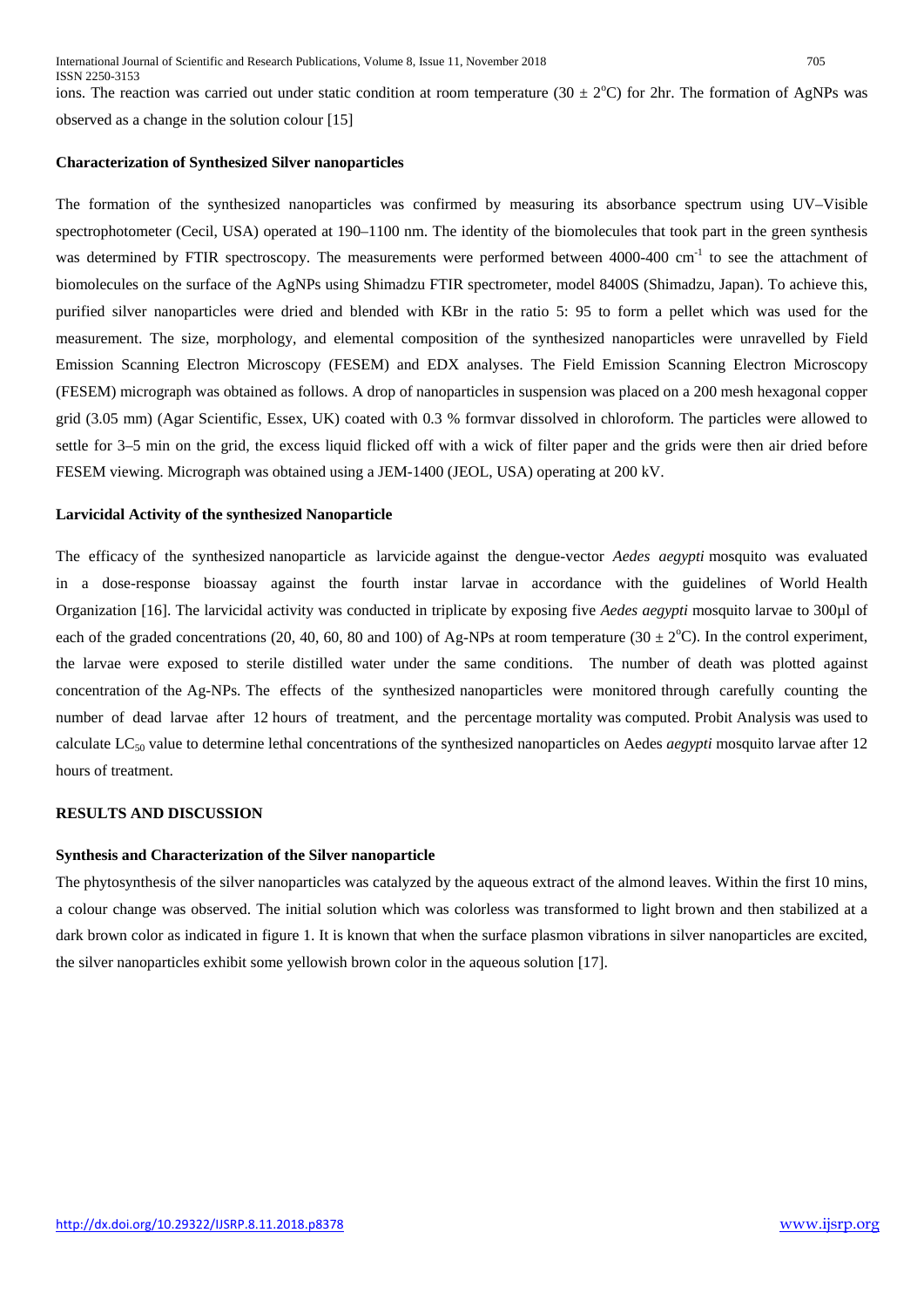

Figure 1: Synthesis of the Almond leaf extract mediated silver nanoparticles (a) immediately after the addition of the almond leaf extract to the silver nitrate; (b) Formation of deep brown colouration after 30 min.

The biosynthesized silver nanoparticle showed a maximum absorbance wavelength at 430nm which is indicated in figure 2, a value within the range previously reported for AgNPs [17]



Figure 2: UV-Vis spectra of silver nanoparticles synthesized from almond leaf extract

The NP shows a broad peak between 3000 and 3800  $cm^{-1}$ , which are identified as those of O-H vibrations and/or N-H stretching associated with N-substituted amide [18], 2359 cm<sup>-1</sup> peak is that of  $CO_2$  from air, the 2000 cm<sup>-1</sup> peak is probably from C=N and/or C=O bond, the distinct peak at 1635 cm<sup>-1</sup> is the –N–H bend of amino acids/proteins [19-20], and the one at 1384 cm<sup>-1</sup> is due to in plane bending of alkenes and aromatics [21]. The Ag-O stretching modes are observed at 669 cm<sup>-1</sup> and 420 cm<sup>-1</sup> [22]. In essence, the FTIR analyses suggested the presence of phytochemicals on the surface of the NPs as capping agents, which are then released systematically as drugs in the study.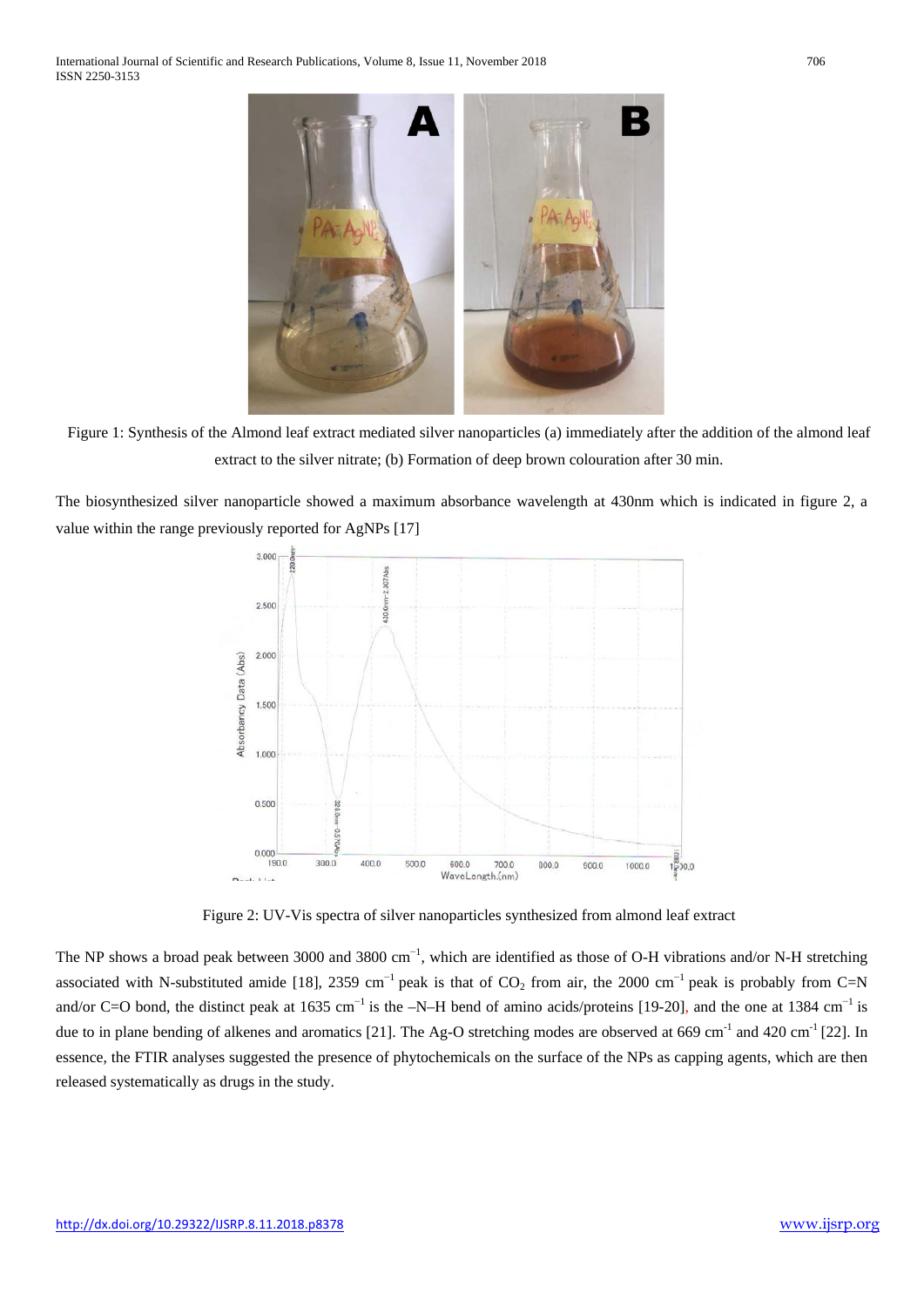

Figure 3: The FTIR spectra of the silver nanoparticles synthesized from almond leaf extract

The chemical analysis of the almond leaf extract - mediated silver nanoparticle was shown (Figure 4) by the EDX spectroscopy. Elemental signals were observed around the Ag atom within the ranges of 2.5 to 3.2keV. Other elements present include copper, oxygen, and carbon). Similar observations have been reported by other researchers [23-24] with silver signals at the range of 1.5 to 5.0 keV



Figure 4: Energy dispersive spectra of the synthesized AgNPs

The size and morphology of the biosynthesized nanoparticle were captured by (Figure 5) FESEM. The particles which ranged from 8.34 to 78.96 nm were spherical in shape. This size range falls within the ranges reported when other plants were used in the biosynthesis of silver nanoparticle [15, 25]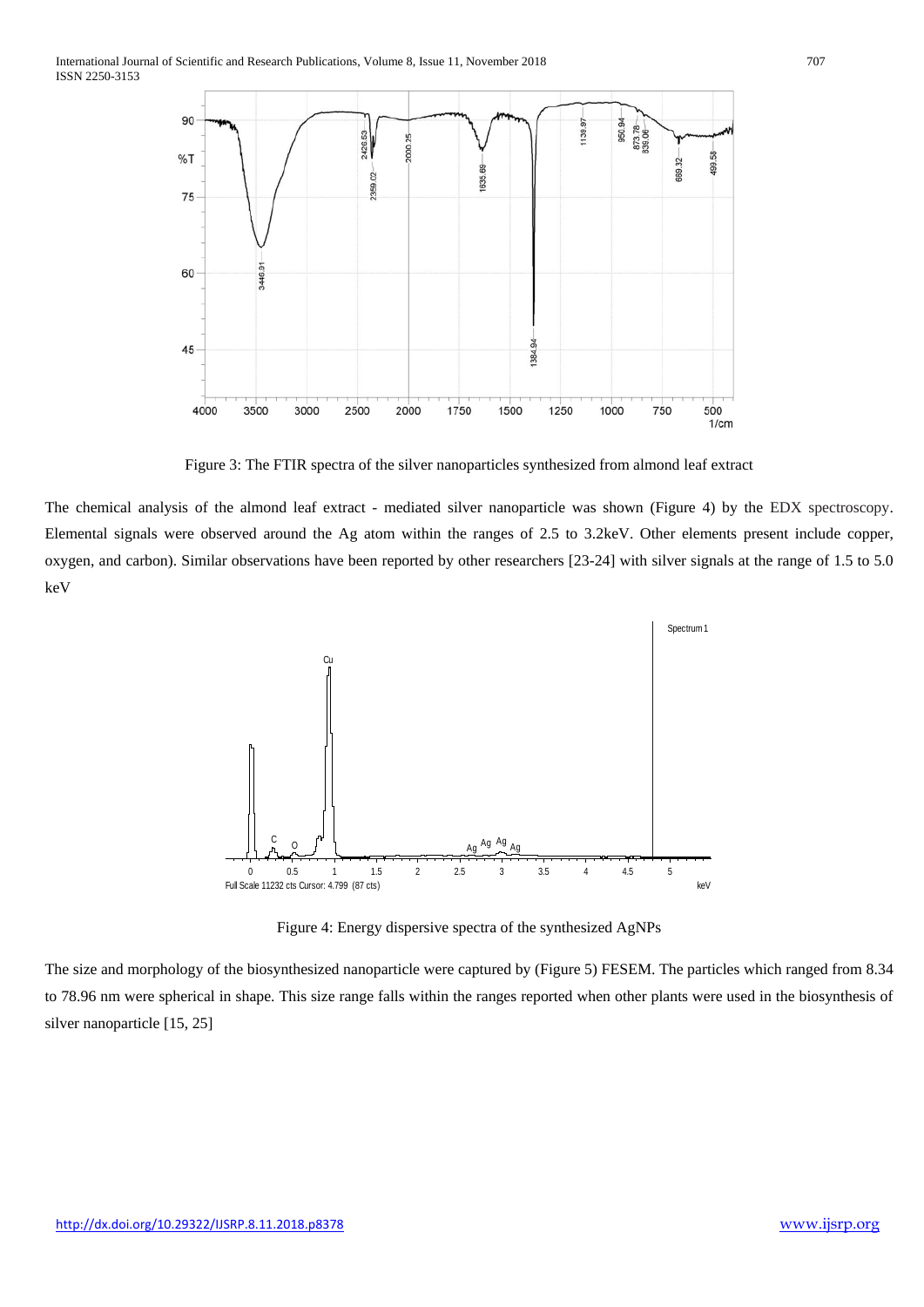

Figure 5: Field Emission Scanning Electron Micrograph of the Synthesized AgNPs

d: 1.44 L

# **Larvicidal Activity of the synthesized Nanoparticle**

The biosynthesized silver nanoparticle was found to be highly toxic to the  $4<sup>th</sup>$  instar larvae Aedes aegypti. After 12 hours of incubation, mortality percentage in the  $20\mu\text{g/ml}$  and  $40 \mu\text{g/ml}$  was found to be 80 and 86.6 respectively while the 60  $\mu\text{g/ml}$ , 80 µg/ml and 100 µg/ml showed 100% mortality. The control group however had no mortality. Furthermore, the silver nanoparticles exhibited a concentration dependent activity against mosquito larvae since the percentage mortality were observed to increase with increasing concentrations of the biosynthesized nanoparticles. The 50% lethal concentration ( $LC_{50}$ ) of the nanoparticles after 12h was 13.54µg/ml. In previous study, Lateef *et al*. [26] also reported similar result when cell free extract of *Bacillus safensis* was used in the synthesis of silver nanoparticles. The resulting nanoparticle was reported to have larvicidal activity. The larvicidal activities of the AgNPs could be due to penetration of the particles to impair cellular metabolism due to their binding to DNA and enzymes. There are increasing evidences to show that metallic nanoparticles that are synthesized through the green route by using plant-based extracts have important roles to play as emerging nanotools in the control of mosquitoes of medical and veterinary importance [27]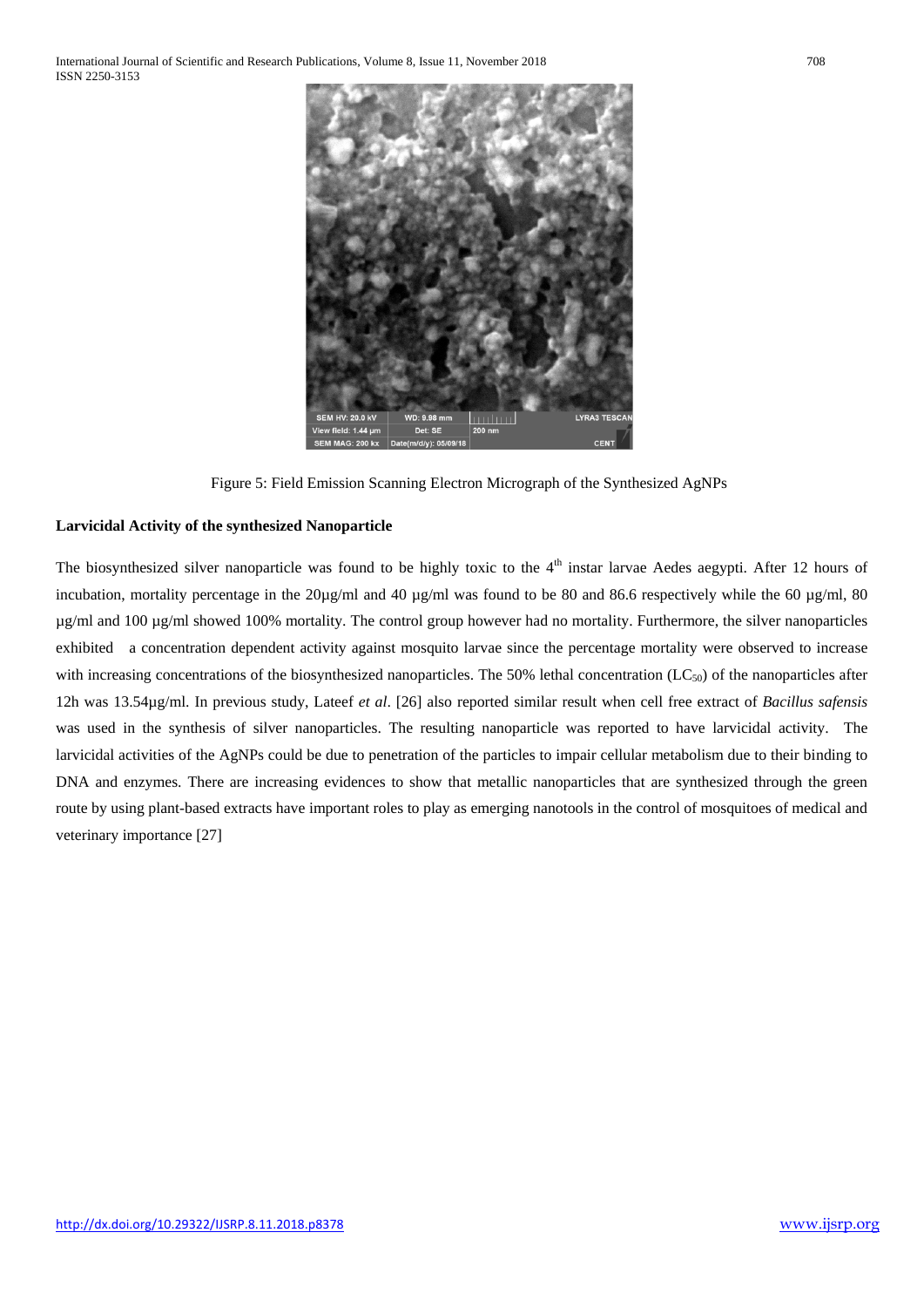

Figure 6: The larvicidal activity of the synthesized AgNPs

# **CONCLUSION**

In this work, almond leaf extract was used to synthesize nanoparticles. The synthesised AgNPs was analysed using UV Spectrophotometer, FTIR, FESEM and EDX. The biosynthesised silver nanoparticle had larvicidal activities against *Aedes aegypti* larvae. Thus almond leaf extract mediated-AgNPs could have various pharmaceutical applications.

# **ACKNOWLEDGEMENTS**

The authors thank the department of Microbiology, Babcock University, Ilisan-Remo, Nigeria for her assistance during this study.

# **FUNDING**

This research did not receive any specific grant from funding agencies in the public, commercial, or not-for-profit sectors

# **CONFLICT OF INTEREST**

The authors declare that they have no conflict of interest.

#### **REFERENCES**

- 1. Logothetidis, S. (2014). Nanostructured Materials and Their Applications. Berlin: Springer Berlin.
- 2. Sattler, K.D. (2010) Handbook of Nanophysics, Principles and Methods*.* CRC, New York,
- 3. Bhushan, B. (2004) Handbook of Nanotechnology. Springer, Berlin: Springer Berlin.
- 4. Nasrollahi, Y.-K., Kim, B. H., & Jung, G. (2009). Antifungal Activity of Silver Nanoparticles on some fungi. *Plant Disease*, *93*(10), 1037–1043. https://doi.org/10.1094/PDIS-93-10-1037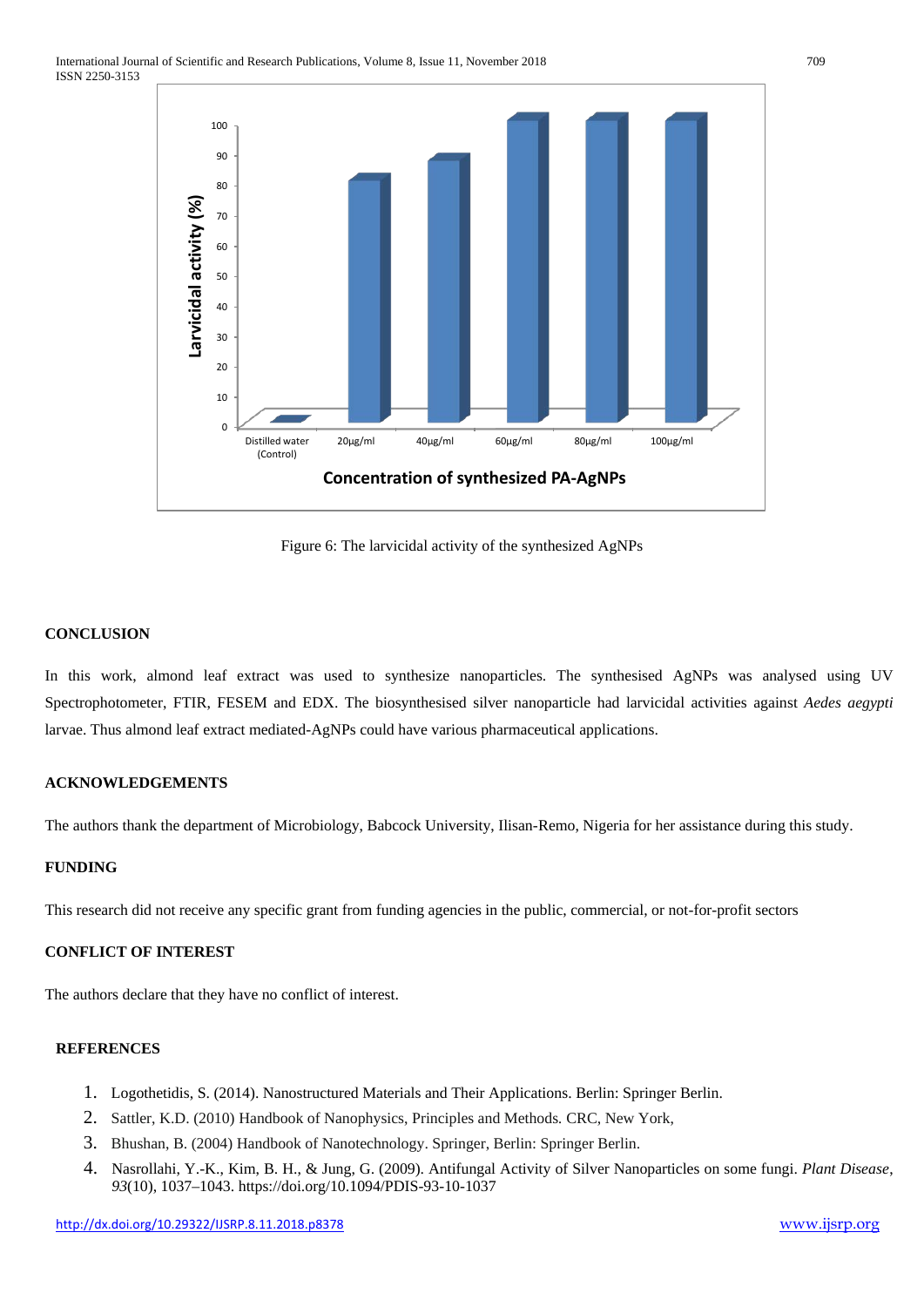- 5. Adelere, A. I., Lateef, A., Oyeyemi, A. D., Ramatu, A., Usman, N., and David, B. J. (2017). Biosynthesis of silver nanoparticles using aqueous extract of *Buchholzia coriacea* (wonderful kola) seeds and their antimicrobial activities, *Annals Food Science and Technology* 18(4): 671–679.
- 6. Baharara, J., Asadi-Samani, M., Ramezani, T. and Mousavi, M. (2017). Antioxidant and anti-inflammatory activity of green synthesized silver nanoparticles using Salvia officinalis extract. *Annals of Tropical Medicine and Public Health*, 10(5), p.1265.
- 7. Baharara, J., Namvar, F., Mousavi, M., Ramezani, T. and Mohamad, R. (2014). Anti-Angiogenesis Effect of Biogenic Silver Nanoparticles Synthesized Using Saliva officinalis on Chick Chorioalantoic Membrane (CAM). *Molecules*, 19(9), pp.13498-13508.
- 8. Park, I., Kwon, Y., Ryu, W. and Ahn, B. (2014). Inhibition of hepatitis B virus replication by ligand-mediated activation of RNase L. *Antiviral Research*, 104, pp.118-127.
- 9. Shrivastava S, Bera T, Singh S, Singh G, Ramachandrarao P, Dash D. (2009) Characterization of Antiplatelet Properties of Silver Nanoparticles. *ACS Nano*. 3, 1357-1364.
- 10. Ahmed, S., Saifullah, Ahmad, M., Swami, B. L., and Ikram, S. (2016). Green synthesis of silver nanoparticles using *Azadirachta indica* aqueous leaf extract. *Journal of Radiation Research and Applied Sciences* 9(1): 1–7.
- 11. Thirumurugan, A., Tomy, N. A., Ganesh, R. J., and Gobikrishnan, S. (2010). Biological reduction of silver nanoparticles using plant leaf extracts and its effect on increased antimicrobial activity against clinically isolated organisms. *Der Pharma Chemica* 2(6): 279-284.
- 12. Benakashani, F., Allafchian, A. R., and Jalali, S. A. H. (2016). Biosynthesis of silver nanoparticles using *Capparis spinosa* L. leaf extract and their antibacterial activity. *Karbala International Journal of Modern Science 2*(4): 251–258.
- 13. Wijeratne SSK, Abou-Zaid MM, Shahidi F (2006). Antioxidants polyphenols in almond and its coproducts. *Journal of Agriculture and Food Chemistry*, 54, 312–318.
- 14. Sarwar, S. (2012). Antioxidant characteristics of different solvent extracts from almond (Prunus dulcis L.) shell. *Journal of Medicinal Plants Research*, *6*(17), 3311–3316. https://doi.org/10.5897/JMPR11.1723
- 15. Lateef A., Folarin B., Oladejo S., Akinola P., Beukes L. & Gueguim-Kana E. (2018). Characterization, antimicrobial, antioxidant, and anticoagulant activities of silver nanoparticles synthesized from Petiveria alliacea L. leaf extract. Preparative Biochemistry and Biotechnology.<https://doi.org/10.1080/10826068.2018.1479864>
- 16. WHO. (2008). Guidelines for laboratory and field testing of mosquito larvicides. *World Health Organization*: 1–41.
- 17. Krishnaraj C., Jagan E. G., Rajasekar S., Selvakumar P., Kalaichelvan P. T., & Mohan N. (2010). Synthesis of silver nanoparticles using *Acalypha indica* leaf extracts and its antibacterial activity against water borne pathogens. Colloids Surf B Biointerfaces*.* 76: 50–56.
- 18. Unuabonah, E.I., Adie, G.U., Onah, L.O. and Adeyemi, O.G. (2009). [Multistage optimization of the adsorption of](https://scholar.google.com/citations?view_op=view_citation&hl=en&user=TP6iGkwAAAAJ&citation_for_view=TP6iGkwAAAAJ:UeHWp8X0CEIC)  [methylene blue dye onto defatted](https://scholar.google.com/citations?view_op=view_citation&hl=en&user=TP6iGkwAAAAJ&citation_for_view=TP6iGkwAAAAJ:UeHWp8X0CEIC) *Carica papaya* seeds. *Chemical Engineering Journal* 155 (3): 567-579
- 19. Lin W., Yu D. & Yang M. (2005). pH-sensitive polyelectrolyte complex gel microspheres composed of chitosan/sodium tripolyphosphate/dextran sulfate: swelling kinetics and drug delivery properties. Colloids Surf B Biointerfaces. 44: 143- 151.
- 20. Sun L., Du Y., Chen L., Huang R. & Chen X. (2004). The synthesis of carboxymethylchitosan hydrogel and the application in drug controlled release systems. *Acta Polym Sin.* 8: 191–195
- 21. Rahmaniyan F., Shamel A. & Shafaghatlonbar A. (2014). Evaluation of Biologically Synthesized Silver Nanoparticles by the Bioreduction Method. Synth React Inorg M. 45: 1495-1500.
- 22. Taghavi Fardood S., Ramazani A., Moradi S. & Azimzadeh Asiabi P. (2017). Green synthesis of zinc oxide nanoparticles using arabic gum and photocatalytic degradation of direct blue 129 dye under visible light. J Mater Sci - Mater El. 28: 13596- 13601.
- 23. Islam N., Amin R., Shahid M., Amin M., Zaib S. & Iqbal J. (2017). A multi-target therapeutic potential of Prunus domestica gum stabilized nanoparticles exhibited prospective anticancer, antibacterial, urease-inhibition, anti-inflammatory and analgesic properties. BMC Complement Altern Med. 276: 1-17.